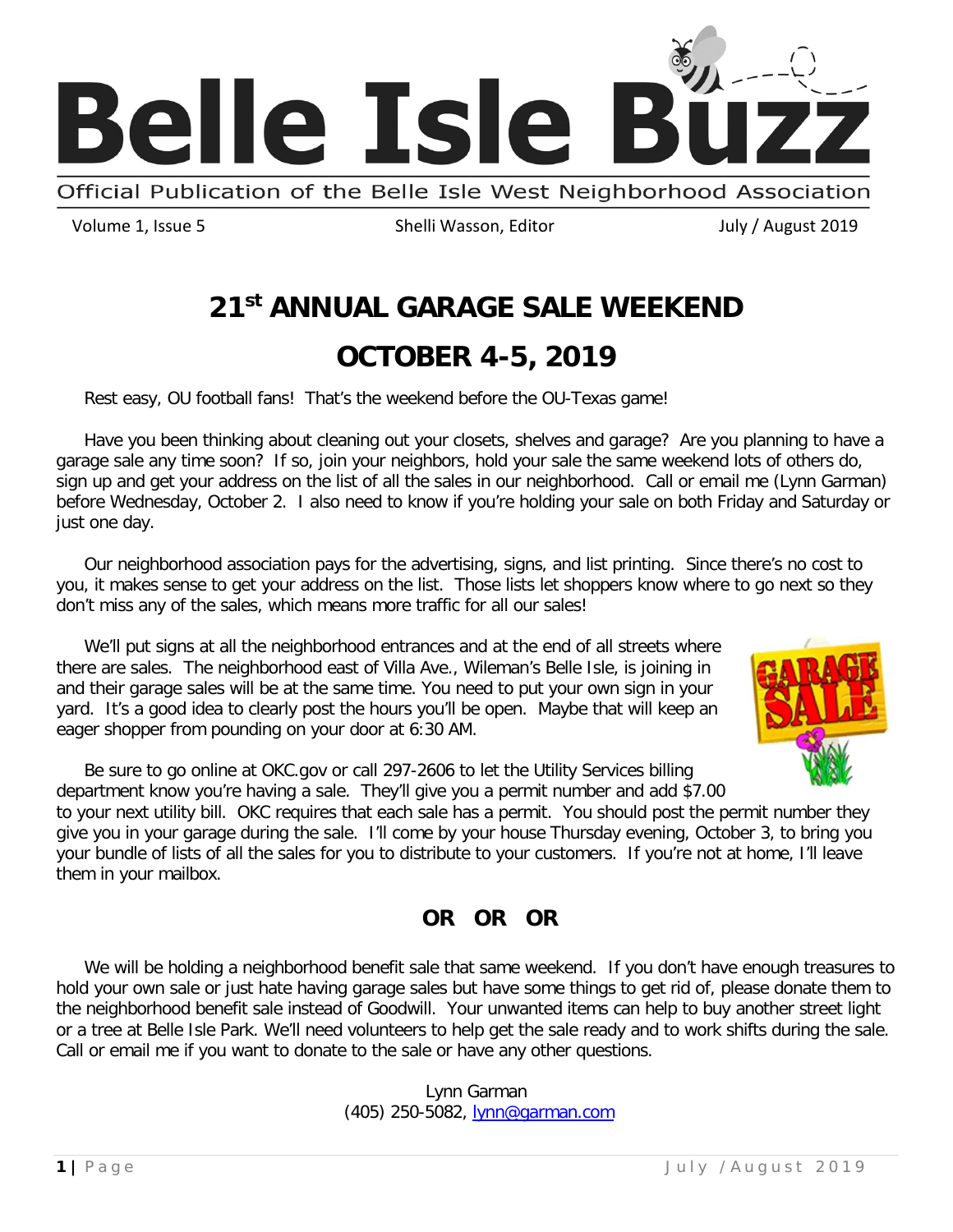## **Officers and**

### **Committee Chairs**

PRESIDENT – Greg Hall [55thpl@sbcglobal.net](mailto:55thpl@sbcglobal.net)

PRESIDENT-ELECT – David Patterson [dgpat@cox.net](mailto:dgpat@cox.net)

SECRETARY – Aimee Dial Parrish [aimeedialparrish@coxinet.net](mailto:aimeedialparrish@coxinet.net)

CO-TREASURERS – Cathie Shaw, Lynn Garman [lynn@garman.com](mailto:lynn@garman.com)

SERGEANT-AT-ARMS – David Campbell [Dcamp20000@aol.com](mailto:Dcamp20000@aol.com)

NEWSLETTER EDITOR – Shelli Wasson [Wasson@ionet.net](mailto:Wasson@ionet.net) (405) 250-6462

NEWSLETTER STAFF –

Lynn Garman Earlene Parr Aimee Dial Parrish Ann Warzyn STREET DIRECTORS (08-19-2019) – 55th Place – Dave Campbell & Greg Hall 55th Terrace – Cathy Fitzhugh 56th Street & Linn – OPEN 57<sup>th</sup> Street - Shannon & Randy Wells 58th Place – Shelli & Craig Wasson, Cathie Shaw 58th Street – Sue Fellers 59th Street – Aimee Parrish 60th Street – Christie Baker & Lynne Womble 61st Street – Scott Sproat 62nd Street (including Imperial Terrace) – OPEN Miller – OPEN Riviera Drive & 2300-2400 Blocks of NW 59th Street – OPEN Ross Ave. – Eunice Khoury Villa Ave. (including Hunters Green) – OPEN

Please contact Dave Campbell, [Dcamp20000@aol.com](mailto:Dcamp20000@aol.com) for inquiries on becoming a Street Director.

# **MANY THANKS FOR YOUR DONATIONS!**

Several people add a little (or a lot) to their dues checks each year to help fund projects in our neighborhood. We'd like to send out a BIG thank you to the following generous neighbors who contributed a total of \$160 over and above their \$35.00 yearly dues:

Patty Empie, Joanna Campbell Fife, Jody Sherry,

Joe & Glenda Stansbury, Nick & Jillian Woods

Question: Are membership dues tax deductible? Our organization is educational, social and intended to improve our neighborhood. You receive no goods or actual direct services from the association, your dues and any amount you choose to donate are tax deductible. We hold a 501(C)3 designation with the IRS.

Please consult your tax expert if you have further questions.

If we've failed to list anyone who donated an amount over your dues, please let us know and we'll recognize you in the next newsletter. Thanks!

# **BIW's New Website**

### **is Our Face to the World!**

Did you know that Belle Isle West has an

easy-to-navigate new website? **biwokc.com**

You'll find information about events past and present in our neighborhood, facts you need to know about trash days, city code violations, electrical outages and pictures of interesting people and places here in Belle Isle West.

We'd love to add your pictures to our photo gallery and hear from you about accomplishments, home improvements, projects and problems you'd like to see addressed by your board of directors. Realtors and prospective residents find our website useful when they're researching neighborhoods. If you've recently moved into the neighborhood we'd love to hear from you about your first impressions and your reasons for settling here. Check it out at biwokc.com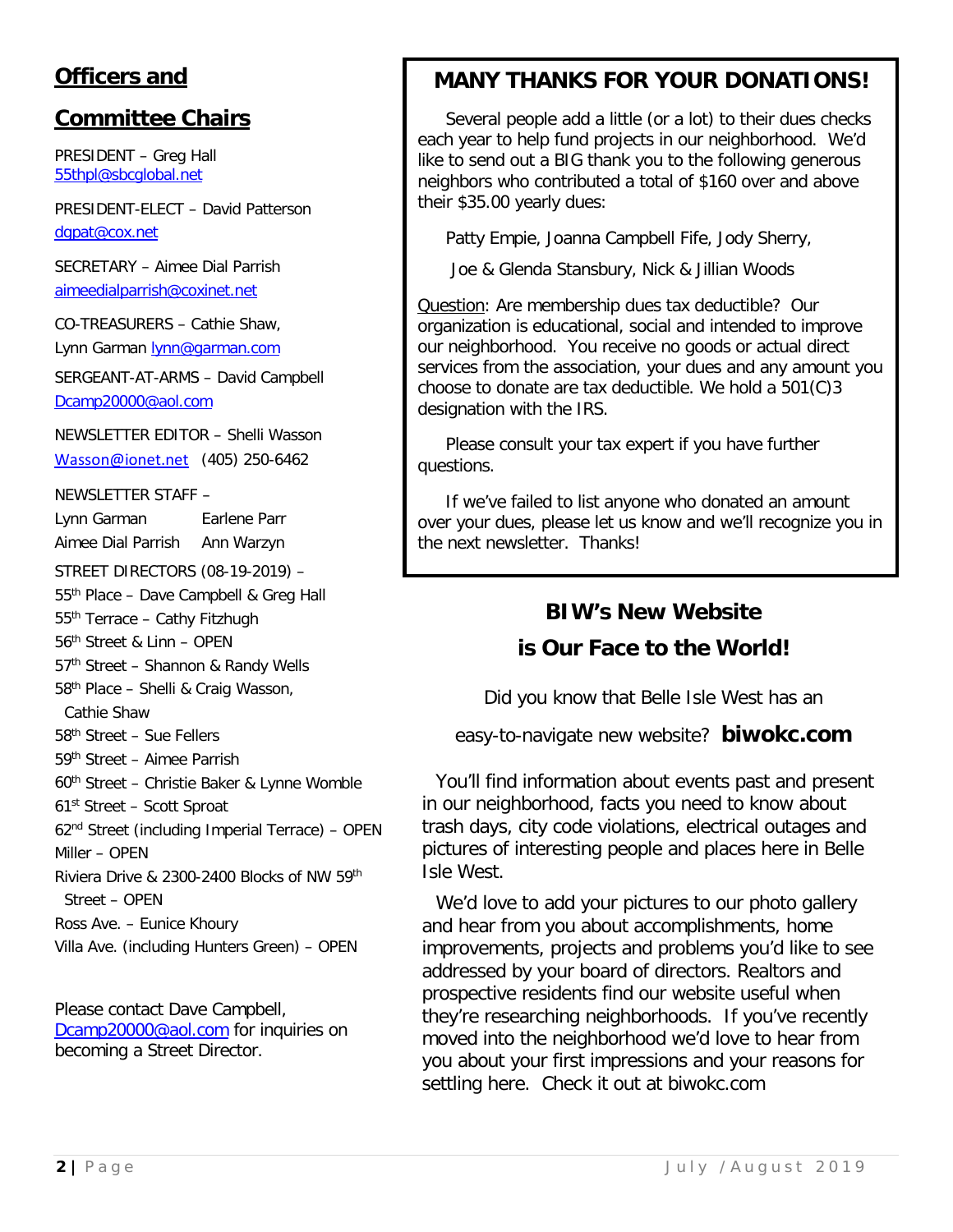| Mail dues to:<br><b>Belle Isle West NA</b>      | 2019 Belle Isle West<br>Neighborhood Association Dues                             |
|-------------------------------------------------|-----------------------------------------------------------------------------------|
| 5030 N. May, Box 118<br>Oklahoma City, OK 73112 | Name<br>Address                                                                   |
|                                                 | Phones $(s)$<br>Email                                                             |
|                                                 | Annual dues are \$35.00 per household.                                            |
| vul canceled check is                           | Thank<br>(Make checks to BIW Neighborhood Assn.)<br>You!<br>\$<br>I have enclosed |

# *Hey, Beautiful!* **Tree Selection Guide: Putting Down Roots**

The Oklahoma City Planning Department has prepared the second edition of "Putting Down Roots," a 130-page guide for the selection, care and maintenance of trees in central Oklahoma. This free resource guide features full-color photos and information about more than 60 trees that are suitable for planting in the central Oklahoma region. The book also details information about irrigation, soil characteristics, site selection, spacing, bloom schedules, pruning and pest control. This has been a very popular guide for homeowners wanting to invest in trees that will be hardy in Oklahoma as well as tolerate our weather conditions. Brian Dougherty, FASLA Program Director, Parks & Public Spaces Initiative/Margaret Annis Boys Trust, Oklahoma City Community Foundation, was a Contributing Author of this work.

A link to the guide is on our neighborhood website, **biwestokc.com.** 

# **Our Neighborhood Celebrated Independence Day Holiday with an American Flag in Every Yard!**

Please thank Street Directors who placed the new flags across our neighborhood. Our goal was to strive to have every street decorated. We accomplished this with lots of help from Sue Fellers, Craig & Shelli Wasson, Greg Hall, David Campbell, Scott Sproat, Eunice Khoury, Cathy Fitzhugh, Shannon Wells, and Aimee Parrish. Thanks to Hunter Hall for helping his dad with our project. This was achieved for everyone to enjoy.

On the neighborhood survey, the highest rated project we have is the display of flags on July 4<sup>th</sup>.